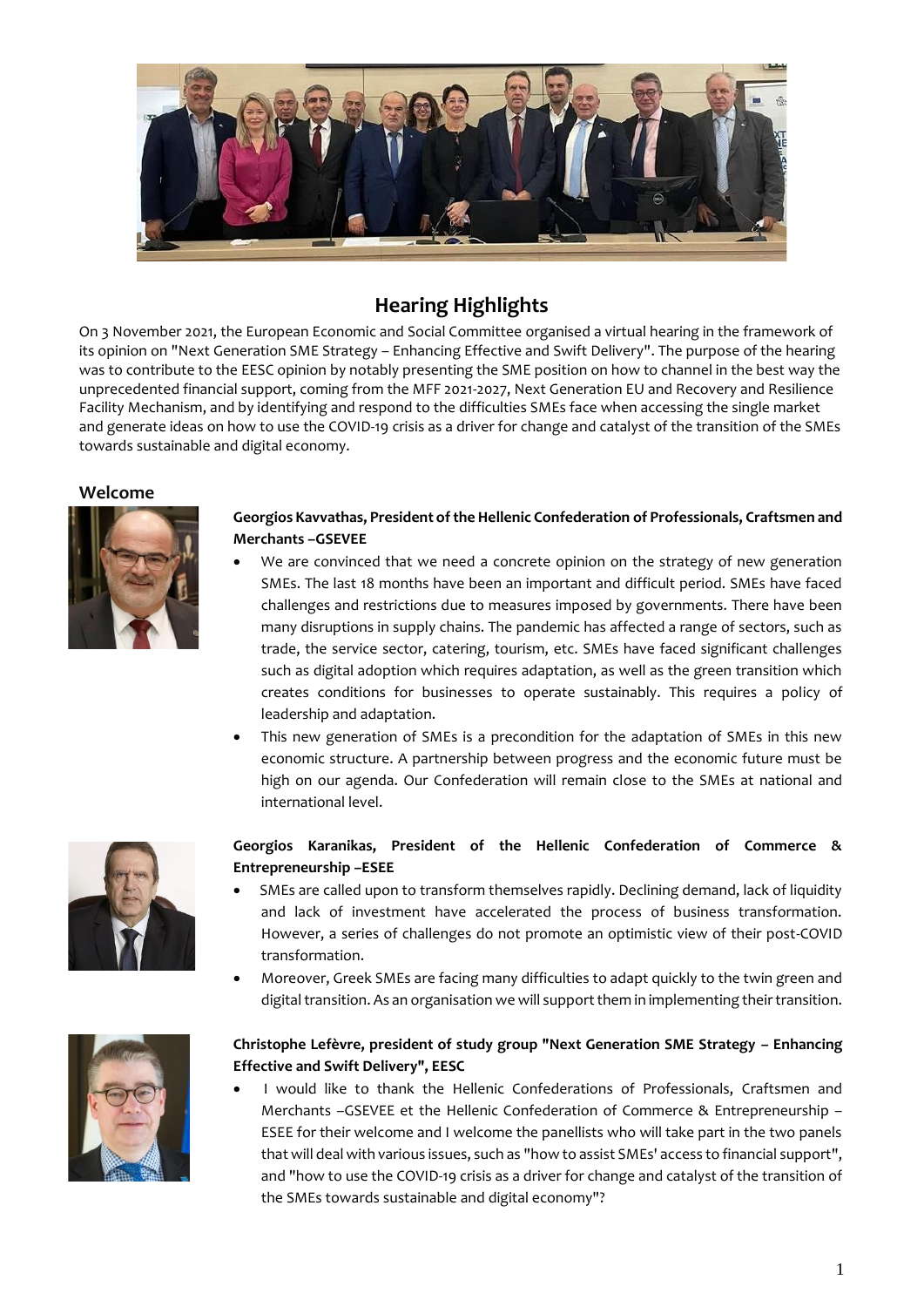# **Introduction**



# **Milena Angelova, Rapporteur of the EESC opinion on "Next Generation SME Strategy – Enhancing Effective and Swift Delivery", EESC**

- I thank you all for being here today in Greece. This is a first local meeting that is taking place today in the framework of this opinion on" Next Generation SME Strategy – Enhancing Effective and Swift Delivery". What we will see here today in Greece, we must remember when we return to the EESC in Brussels. We want to protect the SMEs most affected by the crisis.
- Despite the fact that the European Commission unfortunately believes that the updated industrial strategy is sufficient, we will continue to promote this opinion on the need for a Next Generation SME Strategy. We would like to see other elements addressed that we should take into account in order to give more and adequate support to SMEs.
- In addition, the European Commission has confirmed that the current definition of SMEs will be maintained. However, this definition still does not take into account certain groups of SMEs. More appropriate and targeted support is needed. The legislative environment in Europe is the most complicated in the world. Smaller companies need more support. The difficulties they face have been compounded by the burden of the double transition. SMEs need specific support. Adapting and contributing to climate neutrality requires specific measures.
- Regarding the access to funding, we need to ensure a fast track for the SMEs: Why do they not currently have access to finance? We insist on this need to create and develop a network of "financial and funding ombudsmen", who would monitor implementation in particular of the measures geared towards improving the short-term liquidity of SMEs, and who would promote SMEs' access to funds and ensure financial instruments to reach the SMEs most in need of financial resources.
- The development and increase in energy prices, together with the scarcity of energy sources, further complicates the situation for SMEs. Some companies cannot sustain the additional costs. The European Commission needs to take additional measures to take this into account.
- Finally, the purpose of this hearing is to hear your ideas and take into account the key elements that will emerge from our discussions.



# **Panagiotis Gkofas, Co-rapporteur of the EESC opinion on " Next Generation SME Strategy – Enhancing Effective and Swift Delivery", EESC**

- As the rapporteur, Ms Angelova, pointed out, these opinions are very important for SMEs.
- Here is a video of the speech by Queen Maxima of the Netherlands, Special Representative of the UN Secretary General, to the G20 in Rome in October, which summed up the need for action and support for SMEs: [speech link](https://www.unsgsa.org/speeches/unsgsa-queen-maxima-remarks-g20-side-event-support-msmes-and-women-led-businesses)

 $\rightarrow$  three areas of action that apply to all SMEs: digitalisation, investment in skills and capabilities and access to finance.

 This message is comprehensive and complements our proposal for an ombudsman, which we need to ensure that the funds actually go to SMEs, and that they do not lose their focus. If we add this to the Queen's proposals, everything has been said.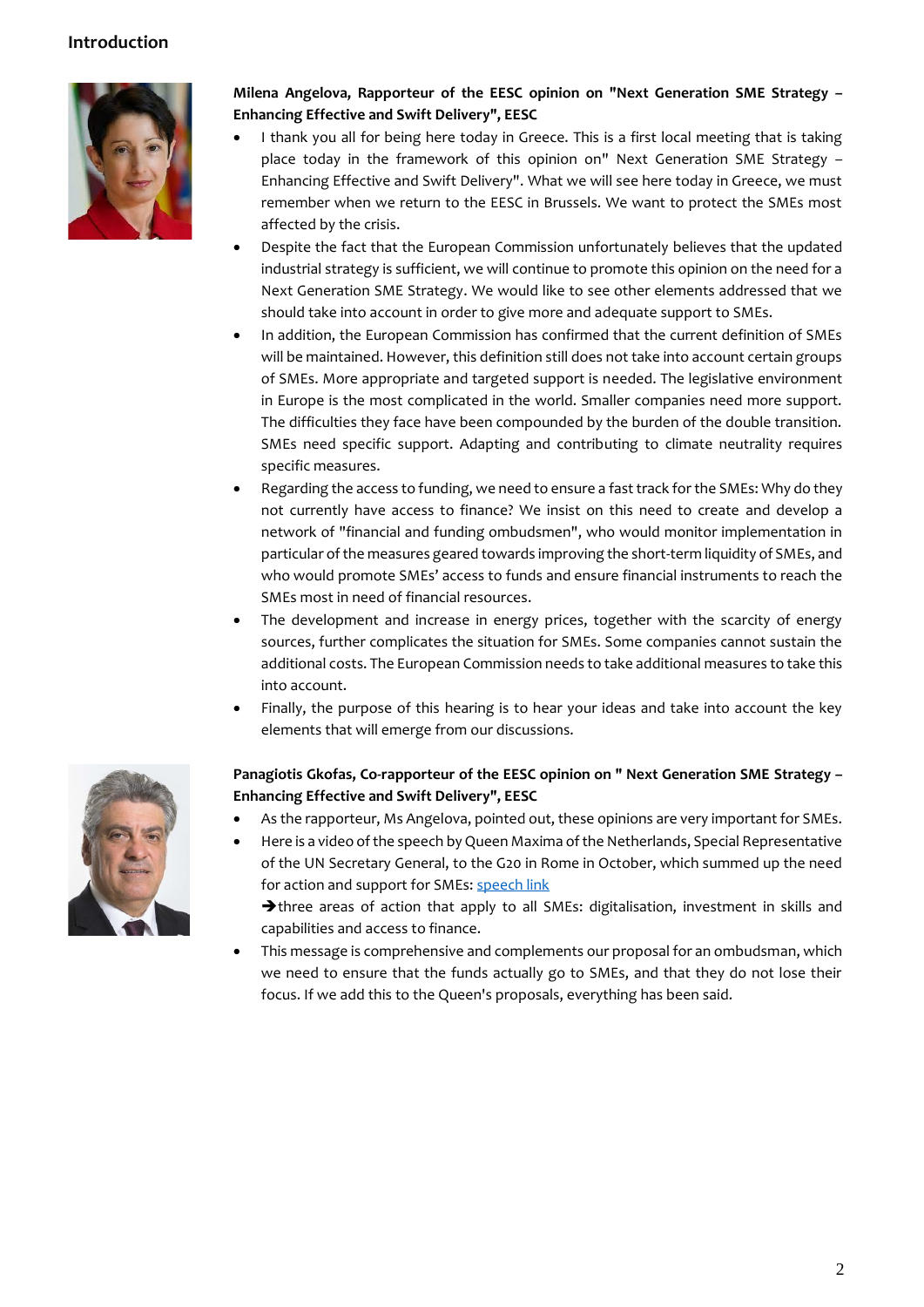

### Moderator: **Dimitris Dimitriadis, member of the study group "Next Generation SME Strategy – Enhancing Effective and Swift Delivery", EESC**

- The main problem is financing. It is a crucial issue and not only in Greece. Banks set many conditions for loans and do not always respect the rules of the European Investment Bank and apply their own criteria. There is no common approach in Europe. The ECB plays a key role in structuring the European economy. In Greece, it is almost impossible for micro and SMEs to get a bank loan. The European Commission does not follow what often happens, especially in the Mediterranean countries.
- We need to clarify what support we need and why. We need to have financing without having to follow bank conditions. The EU must respond to this need. We also need to adapt the definition of SMEs.

#### **Valeria Ronzitti, Secretary General of SGI Europe**

- We are now halfway through the decision-making process. My organisation is not a typical organisation: we represent service providers, mostly at local level. Many of our members have moved from industry to small service providers (small public companies that are the size of a traditional SME but do not fall under the definition of an SME as they usually have 25% of their capital owned by the public). This definition, which dates from 2003, is no longer relevant. It is based on an outdated concept. I therefore welcome the strategy proposed in the opinion. The legislative framework must include these actors and their activities at local level in a competitive manner.
- The need for innovation, access to funding and the double transition mean that we do not have access to simplified procedures. The impact of this double transition and the speed of it means that SMEs cannot cope without financial support, without the financial framework to promote the necessary skills. Companies, at local level, do not have the financial and human resources to move into this digital and green era. Energy costs are also a barrier at local level. This must be taken into account in the general financial framework.
- I hope that the final version of the opinion will take this reality into account. These companies suffer from not being in the definition of SMEs and all actors should promote this idea of the ombudsman in order to dissolve this misconception, including among SMEs. We need more transparency.

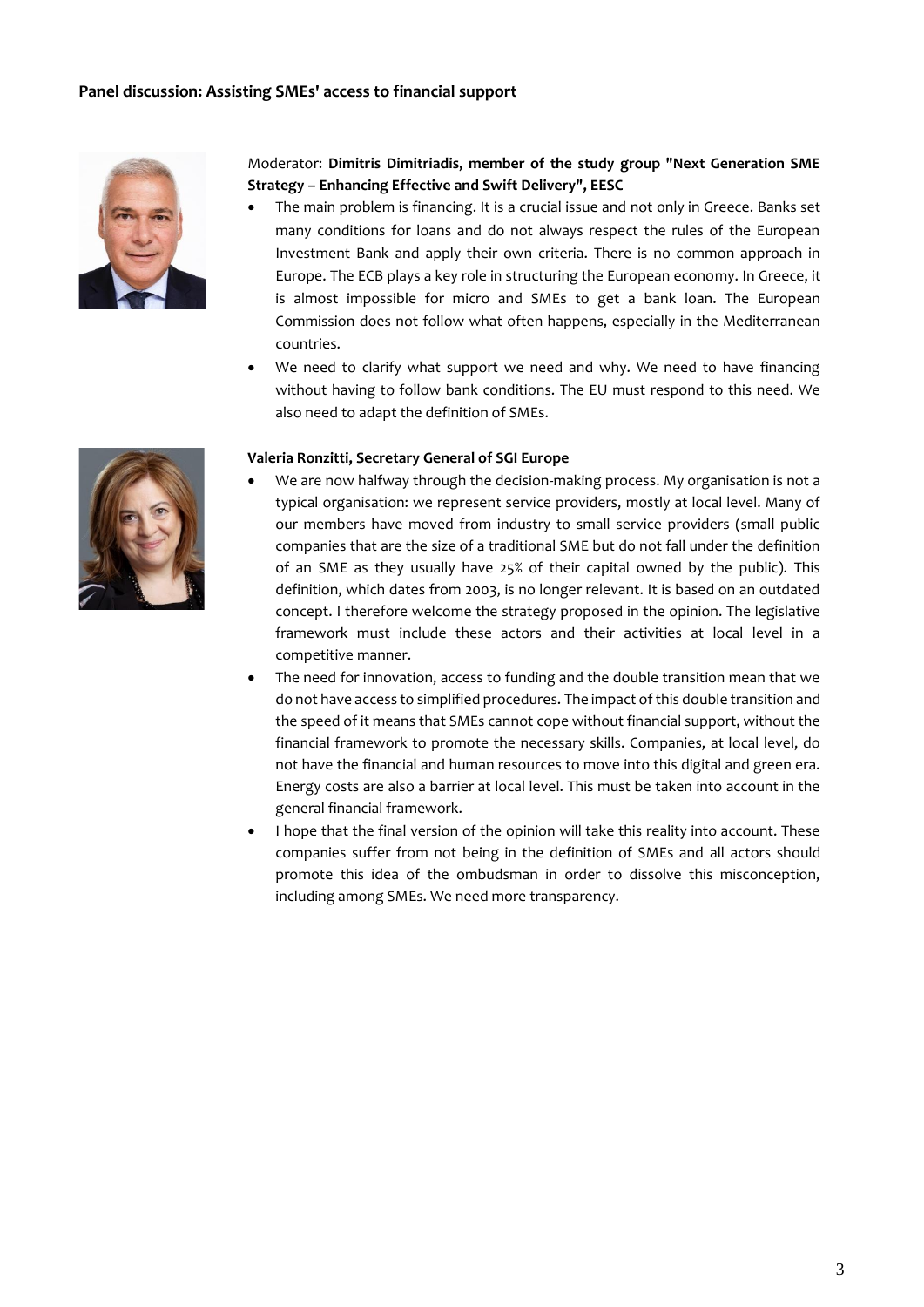

### **Frederico Martins, policy adviser at Eurochambers**

- There are diverse obstacles to business expansion and jobs. When there is a lack of liquidity and a drop in demand, businesses face the risk of insolvency. How can SMEs access more capital? As far as debt is concerned, it is accumulating every year, and this shows that entrepreneurs are very worried. What are the recommendations for the future?
- Firstly, there should be solvency support in the national recovery plans linked to SMEs. However, when we talk about the procedures to access more financial support, they must be SME-friendly and quickly channelled.
- Secondly, we need a review of the EU state aid framework and increase the de minimis regulation exemption of the notification requirement threshold from €200.000 to €500.000. On the issue of late payments, it would be good if public authorities set a good example by paying their debts in time.
- Thirdly, the Commission should work towards addressing regulatory contradictions: on the one hand we want to reduce the legislative burden but, on the other hand, small businesses see their reporting and compliance obligations increase. SMEs need an appropriate legislative framework that allows them to recover and thrive.

#### **Paolo Borchia, Member of the European Parliament**

- We have to see what the expected results are. The Commission's first SME strategy should be seen as a first step. However, it does not yet take into account how many efforts SMEs still need to make in order to adapt to this complicated context and its current constraints. For these reasons, we must also avoid taking too many regulatory measures that may hamper enterprises' ability to survive the crisis and maintain their competitiveness, which is further hampered by a sharp and relentless global competition.
- We need to help micro-enterprises and businesses that lack experience in digitalisation, such as those that operate in traditional sectors as manufacturing, by identifying tailor-made digital solutions that may help them to improve their daily business operations. While the European Union has made important steps in this area, yet we need to ensure that policy-making provides support and pays proper attention to the real economic needs of each type of business, including the manufacturing sector which makes up the core of EU economy. Institutions must realize that innovation must serve the needs of businesses, not the other way around.
- Also innovative companies do create jobs. The European Innovation Council has selected start-ups and SMEs to receive funding to promote innovation. EUR 7 million is allocated for these companies to develop their technologies. However, we must ensure easy access for SMEs, including the smallest ones, to these programmes. EU tools such as Horizon Europe do support the development and implementation of new policies, knowledge and technologies, and can therefore generate also job creation, provided though that SMEs are given a real chance to access these instruments in the first place.

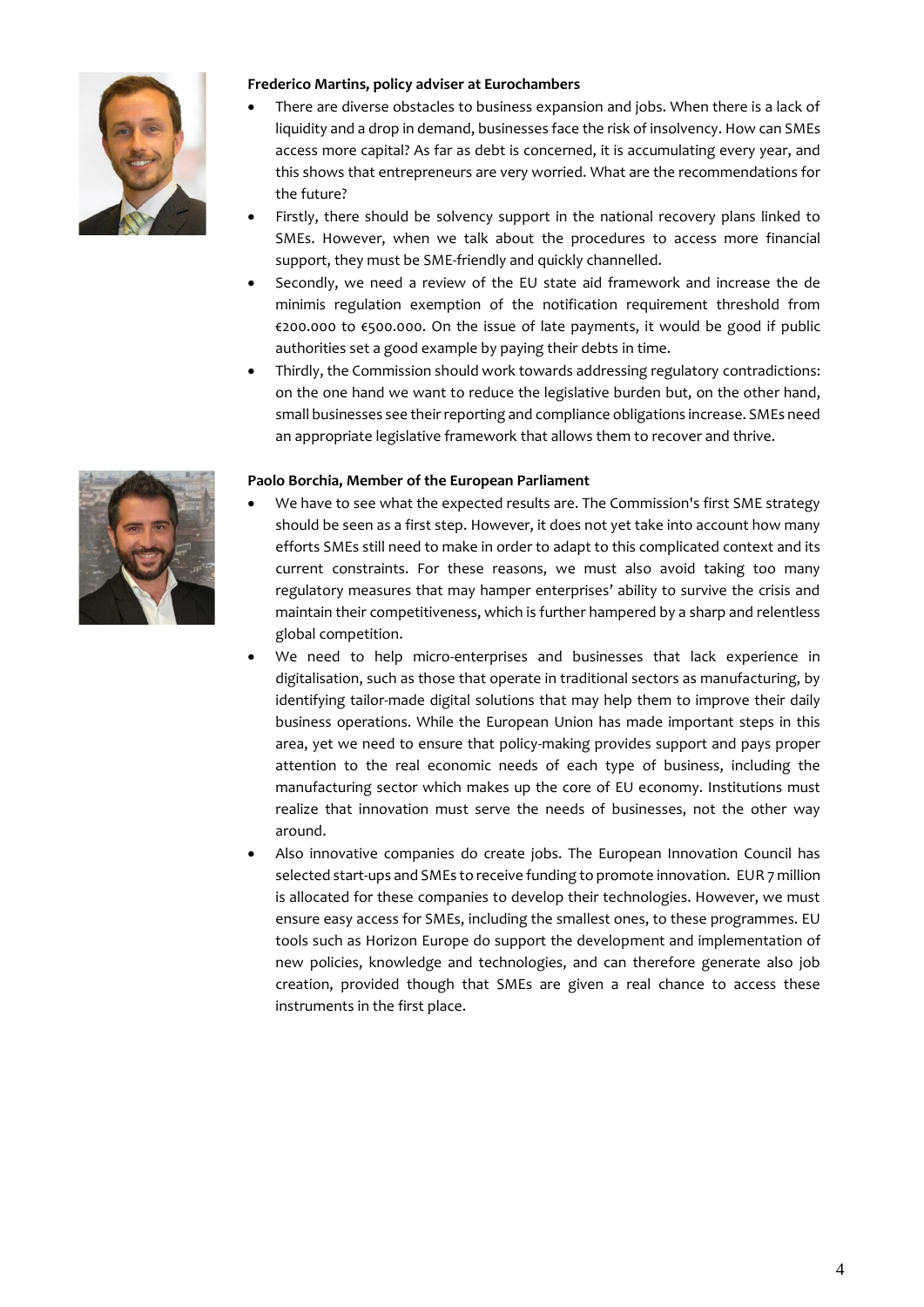

#### **Irene Vlachaki, Economic Analyst, European Commission**

- Our team in Athens is in close contact with partners in Brussels and Greece.
- I share your views that SMEs face significant challenges related to their green and digital transition, the skills of their staff, their innovation capacity, their access to finance etc. which have been intensified with the pandemic.
- Including through the EU 'support to mitigate Unemployment Risks in an Emergency (SURE), there has been a real response from the European Commission to support employment and mitigate the economic and social impact of the pandemic. This loan facility allowed financing employment support measures such as the short-time work scheme (SYNERGASIA), as well the special allowances and social contributions for employees who had to stay at home during the repetitive confinement periods.
- NextGenerationEu is a resilience scheme. This Resilience and Recovery Facility which is at the heart of NextGenerationEU offers up to 17.77 bn in grants and 12.73 bn in loans for Greece for the next 6 years. It also aims to support the reforms and investments needed for the green and digital transitions in Member States. SMEs play an important role in this plan and they will be among its beneficiaries.
- SMEs will benefit either directly from the available financing (e.g. through support for energy renovations for SMEs to improve energy efficiency, digital integration measures, incentives to grow) or indirectly (e.g. energy renovations of residences)
- Reform plans can be a burden. Therefore, the Facility will support the design and implementation of key reforms that SMEs can benefit from, e.g. simplifications in the investment licencing procedures, building permits, real estate transfers, public procurement etc. The Facility will also support smart infrastructure, and the purchase of IT infrastructure by SMEs that will facilitate e-business and e-commerce activities. Support is also provided to increase competitiveness and promote Industry 4.0.
- There are also bank loans provided through International Financial Institutions and commercial banks at favourable conditions to support private investments and ease access to finance constraints for businesses. SMEs may submit their loan applications.
- Stakeholders need to seize the opportunities that are now available and be actively involved in the implementation process. As European Commission, we want to listen to your concerns and take them into account.



# **Manolis Manioudis, Economic Analyst at the Hellenic Confederation of Commerce & Entrepreneurship –ESEE**

- Following the financial crisis, there was a reduction in SMEs lending. In the eve of economic crisis new lending shrank more than a tenfold from 2007 and 2008 levels. Then the situation improved in 2017/2019. Now because of the Covid-19 health crisis, the situation has changed and there is less access to the main financing funds. There are bank exclusions. Only 30000 enterprises out of 800.000 could access banking lending. Therefore, interest rates are higher for SMEs, especially in Greece. So there is a dualism between micro and large companies.
- The lack of liquidity endangers the survival of SMEs and makes it difficult for them to adapt to the twin transition. During the pandemic, the Greek government tried to change this situation, but the impact of the pandemic is not clear right now. The green and digital transitions will have a cost at all levels. Surely, the pandemic has accelerated the course of the twin transition. However, This twin transition increases inequality. But without access to finance, this will increase further. We need more equitable access to finance through inclusive financial tools.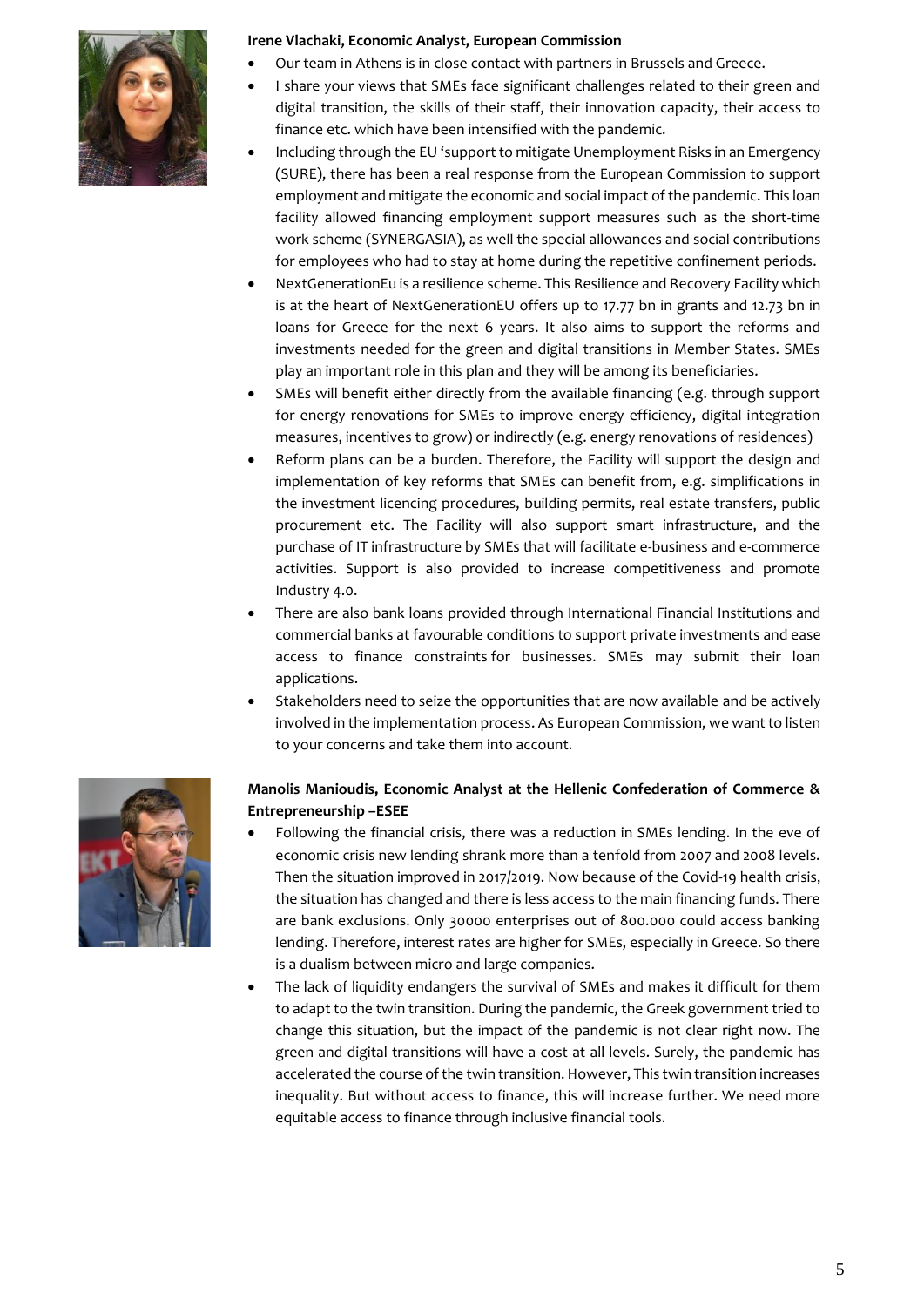**Q&A and comments**

#### **Panagiotis Gkofas (EESC)**

 SMEs have no money in their cashbox and cannot apply for a bank loan. That is why we need to make sure that the money goes to those who need it. This is why the role of the ombudsman is crucial.

#### **Ilias T. Georgopoulos (IME GSEVEE – SMEs' fostering Network)**

 During this decade, there have been three thousand requests from SMEs for financial support. This support takes place within our means, in the framework of various programmes. Our findings show the lack of a connection line between the funds and the entrepreneurs, to allow the accessibility of these funds. How can we do this? The banks set a framework and criteria for granting loans. But the majority of entrepreneurs doesn't fulfil these criteria, either because it is not able to or because it is not willing to present its figures. So we need to train them in the field of financial literature.

#### **Mira Maria Kontkanen** (EESC)

 We know that SMEs rely heavily on traditional bank lending. The regulation of bank lending reduces the ability of SMEs to benefit from it. Most SMEs find it difficult to be financial. There is a contradiction: the emphasis is on implementing financing tools and yet, in the general framework, we see that financial actors are moving in the opposite direction.

#### **Irene Vlachaki** (European Commission)

 Given the high stock of non-performing loans and the need for deleveraging, the banking system sets rules which are not always compatible with common Eurozone practices. This is unacceptable, as it is also applied to citizens, but ongoing reforms of the financing system, including in the insolvency framework, aim to address such deficiencies. As concerns the Recovery and Resilience Facility, we are trying to ensure that funds will reach the companies that need them. I take your comments on board, we will do our best to improve the situation and get things done for SMEs.

#### **Georgios Kavvathas** (GSEVEE)

 90% of SMEs do not have access to Greek loans. But we need to move to this green and digital transition, we need innovation etc. All this requires funds. There is an inequality between micro and SMEs compared to large companies. They must have the same rights.

**Break**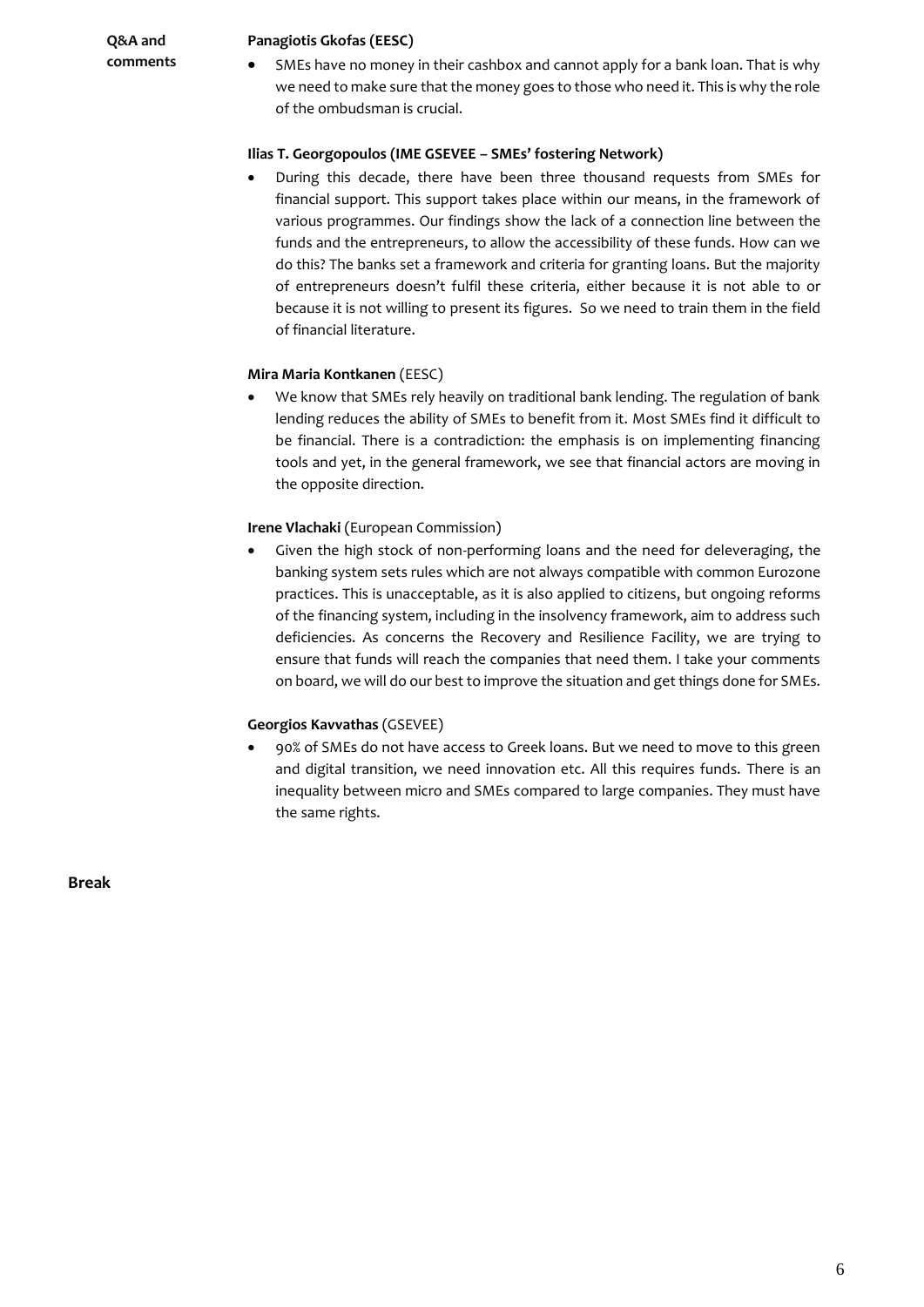# **Panel discussion: How to use the COVID-19 crisis as a driver for change and catalyst of the transition of the SMEs towards sustainable and digital economy?**

Moderator: **Panagiotis Gkofas, Co-rapporteur of the EESC opinion on " Next Generation SME Strategy – Enhancing Effective and Swift Delivery", EESC**



### **Fin Krogh Jorgensen, Chairman for The Industrial Policy Committee at IndustriAll Europe**

- Dedication of the Trade Union to SMEs: SMEs are the backbone of the EU Single Market (2 in 3 jobs are created by SMEs), moreover, they can be industry incubators. Trade Unions must nurture SMEs. SMEs are struggling in the post- COVID era, towards the green transition and technological revolution.
- Ice-breaker Scheme: it is a specific example on how to unleash the potential of SMEs in the post-COVID era (in Denmark). It is a scheme supported by trade unions and employers' organisations as well as regional authorities. It brings together SMEs and University Graduates, breaking the ice between the business world and academia. SMEs are granted a wage subsidy for the hired graduates (ice-breakers). Academia teaches a very useful methodology for the business world (SMEs). The toolbox offered by academia can be successfully used in real-world challenges: logistics, social media, digitalisation, product development, EU funding. 700 SMEs have used this scheme in Denmark. On third of the ice-breakers stayed in the SMEs.
- It is compliant with EU competition law. We should empower such a scheme for the post-COVID era, especially in the sectors which would be potentially affected by the digital and green transition.



### **Luc Hendrickx, Director Competitiveness of Enterprises - External Relations - Legal Affair, SME United**

- SMEs used their financial reserves to survive during the COVID pandemic (8 out of 10 cases), which has caused liquidity issues. There are a lack of external finance means and a lack of resources to invest in the green and digital economy.
- Ongoing digitalisation due to the COVID pandemic (even public authorities): for SMEs, there has been an increase in e-commerce during the pandemic, which was a necessity to stay in business. At the time there was a lack of information about the available digital tools. Now that physical stores are re-opening, it is necessary to engage with retailers to incentivise them to continue investing in the e-commerce side.
- The consequences of COVID pandemic:
	- Issues with the sustainability and cyber-security of e-commerce: investment needed in these fields.
	- Lock-in effect for SMEs: forced to buy digital tools from big platforms without the right information at the time; we need to protect European SMEs.
	- Teleworking: it makes informal learning, typical of SMEs, impossible; at the same time, employees are requesting more flexibility, so companies need to reflect on this aspect (war for talent, work-life balance).
	- Mobility: SMEs are catching- up with sustainable mobility policies.
	- Disruption of supply chains: the increase in raw materials prices in the postpandemic era shows how dependent the EU is on other countries. SMEs are heading towards producing locally, increasing the resilience of EU supply chains by following the green and digital transition.
- It is necessary to implement the Small Business Act fully and to grant full involvement of the industry in the decision- making process.